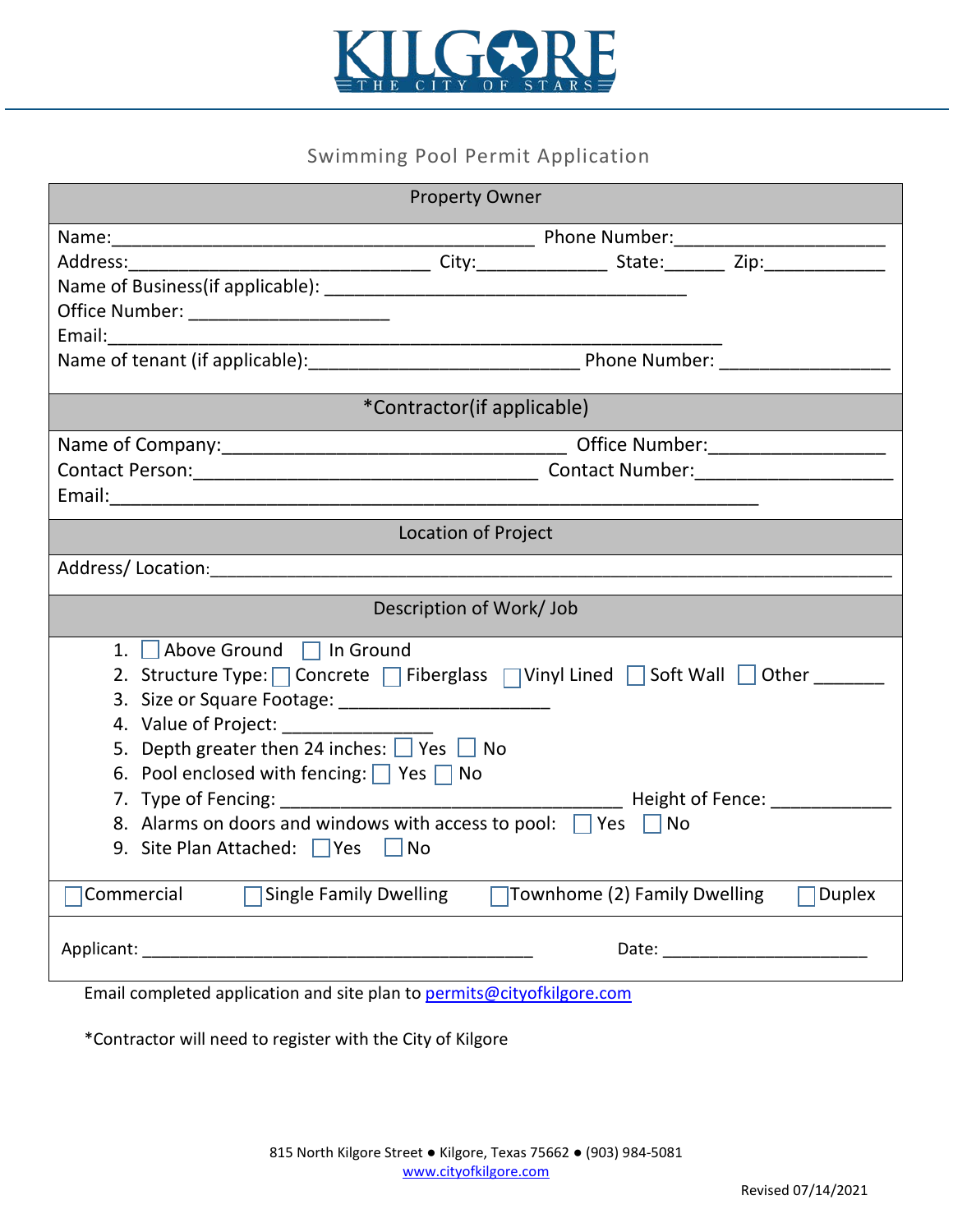

## **PERMIT REQUIREMENTS FOR A SWIMMING POOL**

Property owner must submit:

- 1. Completed Swimming Pool Permit Application
- 2. Detailed Site Plan drawing must include fence and distances from pool to property lines
- 3. Fence Details –5 feet tall, substantial structure (no wire or plastic), must meet barrier requirements. No opening in fence material greater than 1.75 inches (44mm).
- 4. Gate Details Must open away from the swimming pool area, be selfclosing and have a self-latching device located 54 inches above ground.
- 5. Alarm Details If the house is part of the fence barrier (one of the sides of the fence), the house must have alarms on the poolside windows and doors.

Please contact the permit office for more specific details. City of Kilgore follows the 2012 International Swimming Pool and Spa Code.